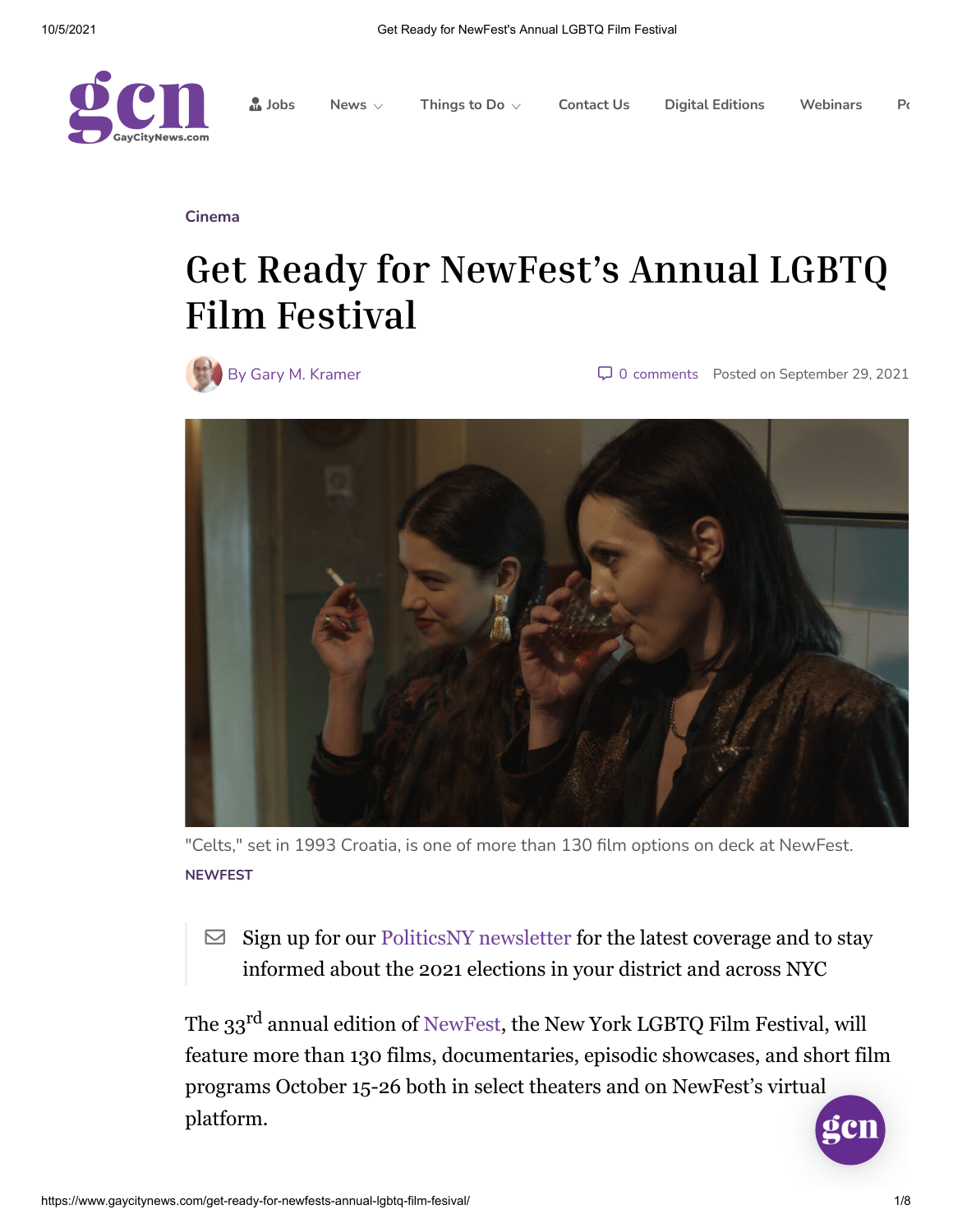The festival is bookended by two documentaries. The opening night film, "Mayor Pete," focuses on Pete Buttigieg's recent presidential campaign. The festival closes with director Jonas Poher Rasmussen's "Flee," a remarkable animated profile of a gay Afghani refugee.

Here are six noteworthy films premiering at this year at NewFest:



## **My Best Part**

Out gay French actor Nicolas Maury ("Call My Agent") directs, stars, and cowrites the sad-sack comedy "My Best Part" about Jeremie (Maury), a sensitive gay actor who is hoping to land a role in an upcoming production of "Spring Awakening." He heads to his mother Bernadette's (Nathalie Baye) bed and breakfast to chill out and prepare for his audition. He is also escaping his breakup with Albert (Arnaud Valois). If Maury's gentle film makes its points broadly in the setup, once Jeremie settles into his retreat, he starts to improve. He has some lovely heart-to-heart chats with his mother as well as Kévin (Théo Christine), a handsome young man who is working on his mother's property. These moving exchanges redeem the film as much as they redeem Jeremie, whose jealousy is at the heart of his emotional problems. "My Best Part" is an assured directorial debut by Maury, who leans into his character's insecurities, but finds himself in the process. Viewers may resist him, but those who accept him and go on his journey will be rewarded.

## **The Sixth Reel**

"The Sixth Reel" is the latest cinematic piffle from the iconic drag performer Charles Busch. Jimmy (Busch) is a small time dealer in classic movie ephemera. When his friend Gerald dies, Jimmy and Gerald's niece, Helen (Julie Halston), hold an estate sale and stumble upon the last reel of a thought-to-be-los Chaney film. This discovery soon creates a madcap scramble among rival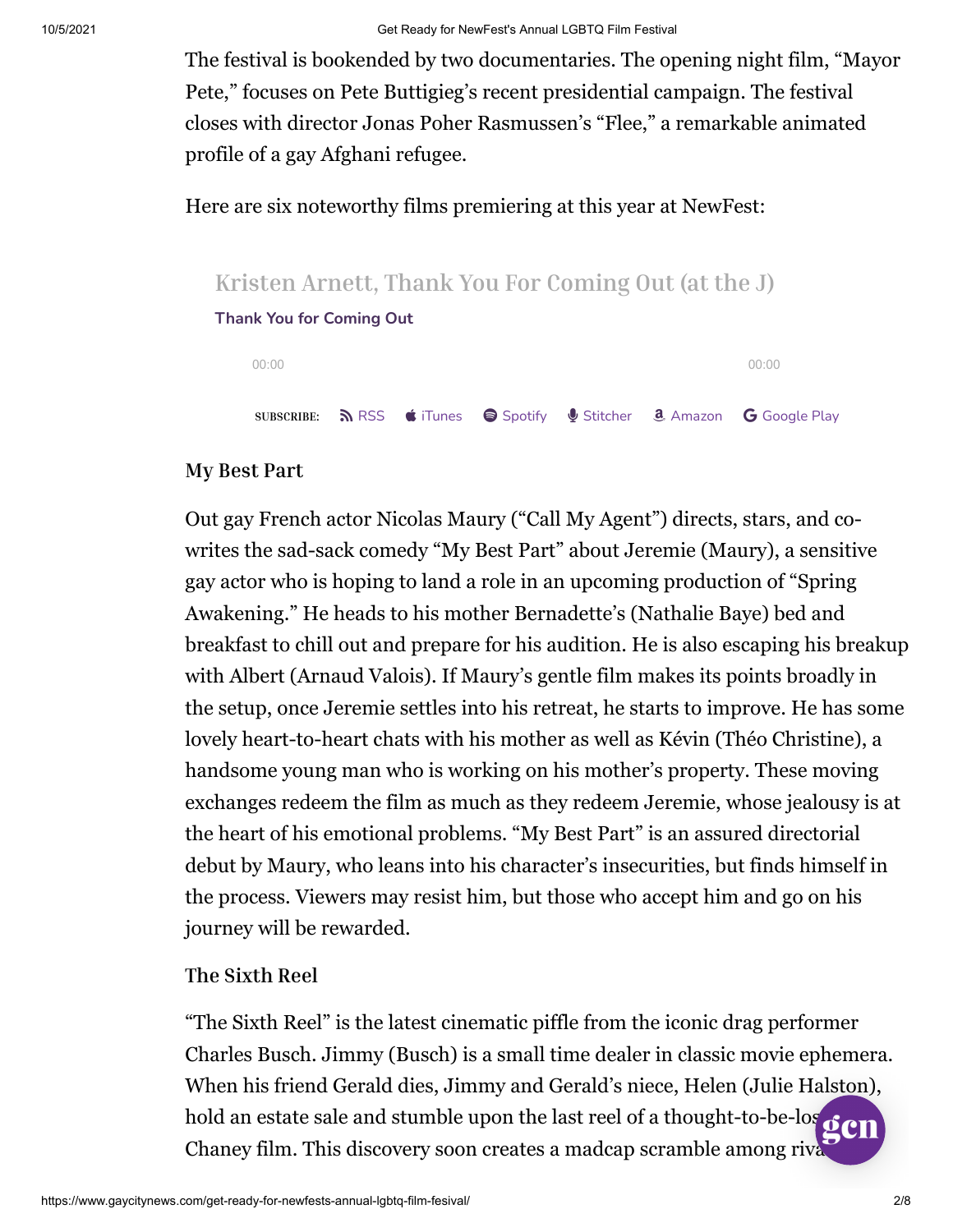collectors. Will Michael (Tim Daly) the NYU professor donate it to a museum? Will Doris Pang (Margaret Cho) sell it to the highest bidder? Jimmy dons drag (in classic Charles Busch fashion) to find out. If this slight comedy is about as unstable as nitrate film stock, Busch, working with his co-writer/co-director Carl Andress, generates a few smiles from some bitchy one-liners, and the game cast feeds into these Hollywood dreams.

#### **Celts**

Set in 1993 Croatia, "Celts" unfolds almost entirely in Marijana (Dubravka Kovjanić) and Otac's (Stefan Trifunović) house during a costumed-themed birthday party for their eight-year-old, Minja (Katarina Dimić). While the kids are all playing rowdily in one room, the couple's friends and adult family members gather in the rest of the house and misbehave. Director/co-writer Milica Tomovic's captivating film has limited queer content, Anka (Milica Grujicic) and Nesa (Slaven Doslo) sneak away for a kiss when the power goes out, and Marijana's sister, Ceca (Jelena Djokic), is jealous that her ex, Zaga (Nada Sargin), brought her new lover Tanja (Jovana Gavrilovic) to the party. However, the minidramas that unfold are involving because Tomovic makes viewers care about these ingratiating characters who are eking out life the best they can under strained circumstances.

## **Death and Bowling**

"Death and Bowling" is writer/director Lyle Kash's tender, experimental drama about X (Will Krisanda), a trans actor who "wants to be seen." He finds considerable acceptance in the Lavender League, a lesbian bowling team. However, when Susan (Faith Bryan), the beloved captain, dies, X is bereft. He develops a connection with Alex (Tracy Kowalski), a stranger who attends the funeral and reading of the will. X and Alex soon share their pain  $-$  and a bed  $$ and before scattering Susan's ashes. "Death and Bowling" has a slight plot, but it is highly stylized, with bright colors, dream-like sequences, and two films-withina-film. However, it is most notable for employing an almost exclusively trans cast, (all of whom are terrific), and crew.

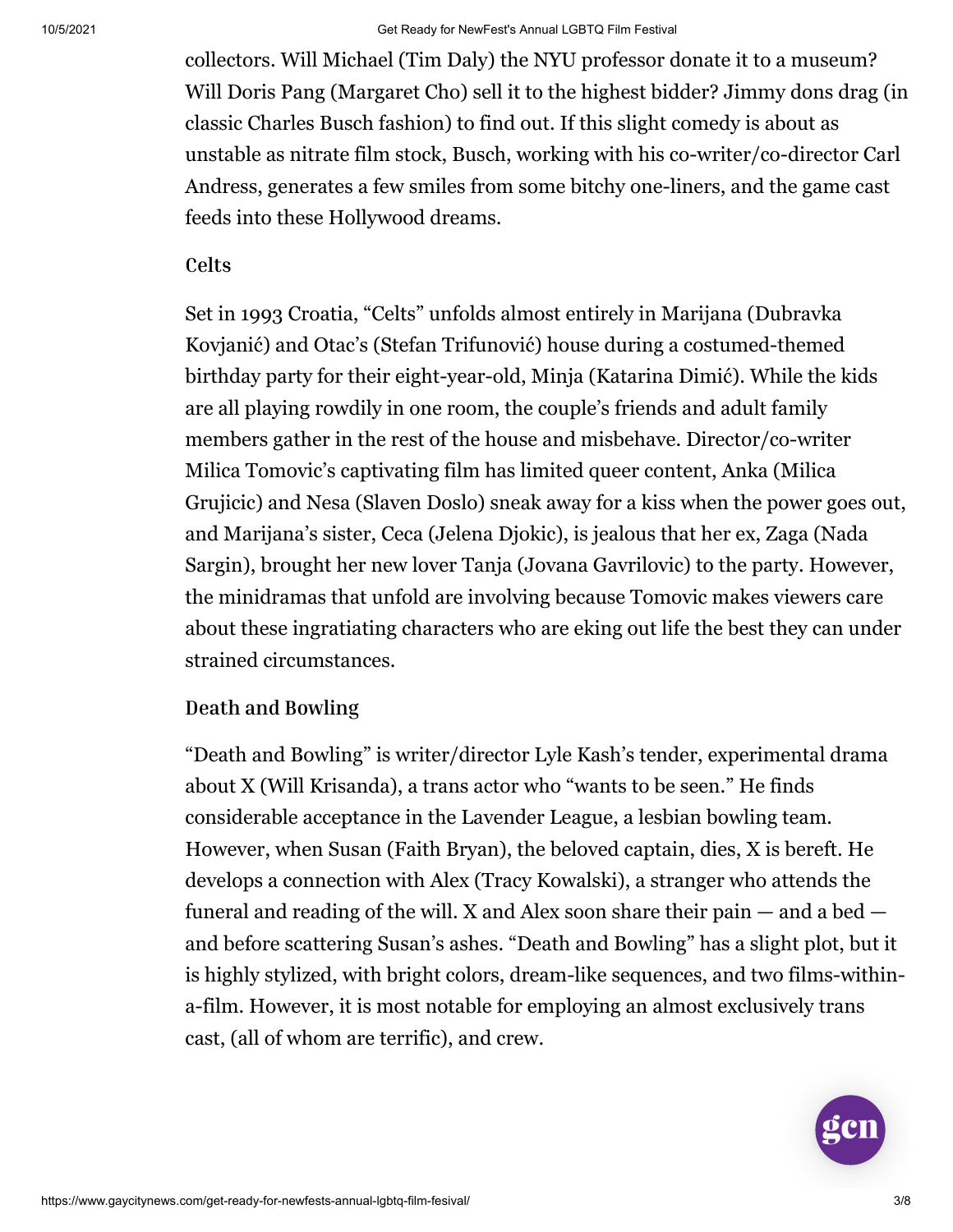

"Death and Bowling" " **T4T PRODUCTIONS**

#### **Being Thunder**

"Being Thunder" is a respectable documentary about Sherente Harris, a genderqueer Indigenous teenager in the Narragansett tribe. Director Stéphanie Lamorré observes Sherente's courage to live authentically while seeking to gain the acceptance of others. Sherente's family is remarkably supportive, and scenes of them together show their collective strength and resilience — especially when Sherente faces discrimination at Powwows, or recounts stories of racism and homophobia. The film chronicles Sherente's efforts to get into college and observes family and tribal ceremonies. It is a drawback that "Being Thunder" is crudely filmed and edited, but Sherente's spirit still comes across clearly.

#### **Raw! Uncut! Video!**

"Raw! Uncut! Video!" is a Fun! Celebratory! Documentary! about Palm Drive Video, a gay porn company run by Jack Fritscher of "Drummer" magazine fame, and his partner Mark Hemry. The men made fetish, kink, and fantasy videos between 1985-1997 with the slogan, "Our camera goes where you'd like to put your nose." Their approach invited audience "interaction," which was critical during the AIDS crisis, when safe sex was best done alone, and at home  $\mathbb{C}$  CII Uncut! Video!" features plenty of clips from Palm Drive productions (some pretty